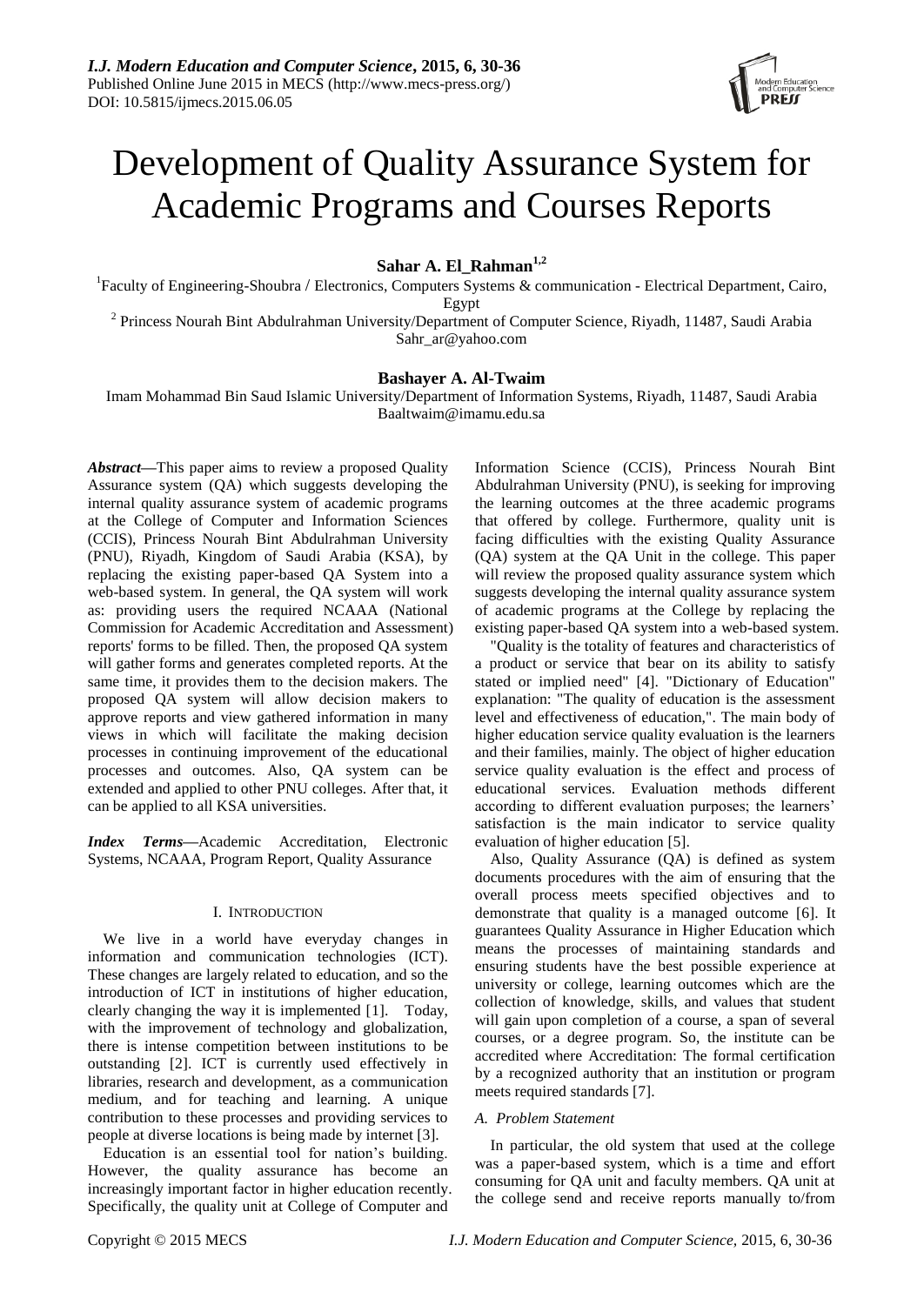faculty members. Afterwards, the faculty members fill these reports according to courses they taught during semester, and then submit the whole educational package including reports to QA unit at the end of each semester. Therefore, system processes were not effective. Recently, QA unit developed the process of sending and receiving reports in electronic format, as MS Word files, saved them in CDs by faculty members and handed them to QA unit. By these new changes, faculty member's time and effort is saved, but there are still problems with QA unit. On compilation of receiving reports, there is a still tedious process which is formulated in finding statistics, gathering results and providing them to the college decision makers.

## *B. Proposed Solution*

One of suggestions to solve the previously reviewed problem is to build an internal system prototype of QA for CCIS to facilitate the communication between QA unit and the faculty staff to ensure the quality of academic programs. Moreover, the proposed system will replace the existing paper-based QA system at CCIS, PNU to a web-based system which will facilitate the QA unit processes from the moment of dissemination reports to academic faculty members until gathering information and generating reports' results. Also, it will help to decrease faculty member's time and effort that spent in completing reports.

# II. BACKGROUND INFORMATION AND RELATED WORK

# *A. Background Information*

Quality assurance is a comprehensive term used in different fields like industrial, agricultural, and commercial also it can be directed towards education as an entity. In contrast, Quality as a concept was a 20th century phenomenon that had its origin in the industry and management. Moreover, any talk related to quality assurance should starts by clarifying the terms "quality" and "quality assurance". The word quality comes from the Latin word 'qualis' which means "what kind of". It ranges from meaning standard to excellence and both are deeply rooted in their respective values operational in individual and institutional. Quality assurance concept entails the supplier and consumer and the various activities put in place to produce quality products and services [8].

As more and more people over the world participate in higher education; issues of quality and quality assurance have begun to get more central position. Having quality and standards means everyone can have confidence in their degree and education. Standards should not vary from one higher education provider to another.

Quality assurance aims to prevent quality problems and ensure that only approved products reach the customer. In general, the most important job of quality assurance is to safeguard quality and standards in universities and colleges, so that students have the best possible learning experience. Moreover, achieving high standards has been always important, but there are a number of recent developments that make it even more necessary. The international reputation of graduates from any country will depend on standards at all institutions within country, not just a small number of major universities.

Everyone should be involved in the improvement process; quality can only be improved by those doing the job. However, help and support is needed, and arrangements have to be made for reporting, accountability, and verification that quality is achieved. Within institutions quality assurance units (QAU) are established, reporting to senior management, and assisted by a quality committee drawn from all sections of the institution [7]. Quality Assurance units (QAU) in higher education institutions are playing an important role in most of the countries that have established commissions of accreditation and quality assurance. The role of (QAU) is to ensure that high standards within teaching and learning processes for undergraduate programs are recognized and rewarded, and problems can be identified and addressed [9].

Until 2004, higher education institutes in Saudi Arabia required no accreditation. Rapid growth in the number of post-secondary institutions necessitated the creation of a government agency for quality assurance of higher education [10].

According to Ministry of higher education at Kingdom of Saudi Arabia official website, NCAAA was established in 2003, NCAAA is governmental body acting under the auspices of the Higher Council of Education. It has the responsibility for academic accreditation in higher education institutions. NCAAA is aiming to upgrade the quality of private and governmental higher education to ensure clarity and transparency [10]. On the other hand, getting ready for academic accreditation can be a quite challenging task, with many obstacles and challenges ranging from understanding the processes and developing objectives to establishing appropriate assessment mechanisms. In order for program accreditation to be successful, it is essential that the processes are fully supported by the whole institute from first year through to the senior year.

# *B. Related Work Survey*

There were two of similar systems compared with QA system as shown in Table 1 They were compared according to the problem that they solved, targeted users and system domain, their features and output and finally their limitations.

## III. SYSTEM ANALYSIS

There are two methods used during the process of gathering system's requirements and data which are interview and questionnaire besides studying the formal documents that provided by NCAAA [7]. Sample of people who will be using the proposed QA system were interviewed during the information gathering stage to find their needs in order to determine the system requirements. On the other hand, the questionnaire was prepared in order to gather some information about QA system which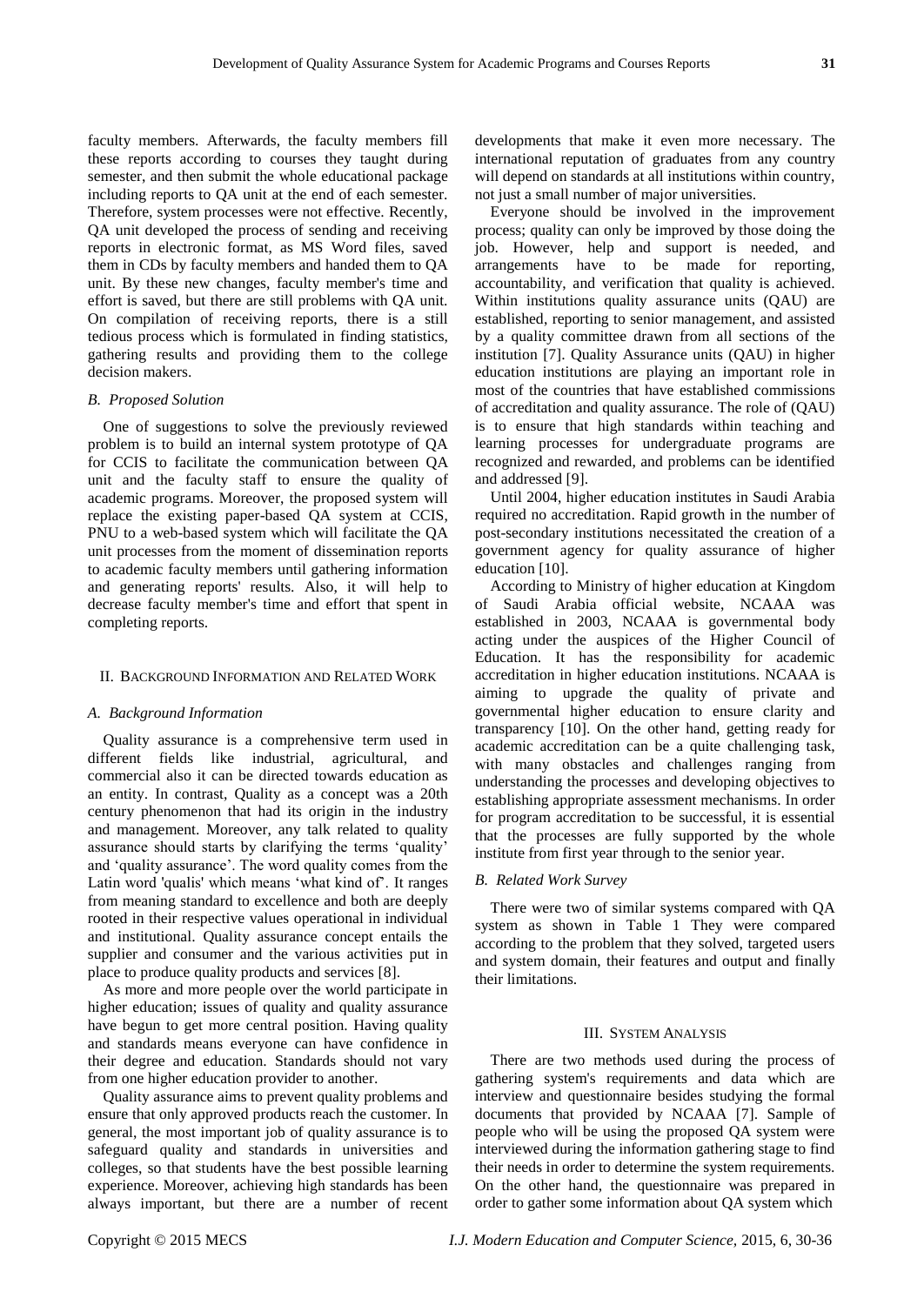

Fig. 1. QA system reports and user's interactions.

will be developed. The questionnaire was distributed over 10 of faculty members and QA unit members at the three departments of CCIS in PNU who have a good knowledge and experience about the QA system. From these analysis is found that there is a need for converting the existing manual QA system into an electronic system. Moreover, the QA web-based system should be provides an easy way for users to fill QA reports in a user friendly interface within a period of time usually at the end of each semester. Also, the proposed QA system shall facilitate the processes of gathering and providing information to faculty members. After analyzing the requirements which have been gathered from the questionnaire, interview and formal documents information are extracted to find what necessary data to be modeled and stored. Moreover, the approach that used on analyzing and designing the proposed QA system is Object-Oriented approach. For simplicity and to understand the proposed QA system well, Fig. 1 shows how QA reports and users are interacting with each other.

#### IV. SYSTEM DESIGN

Based on the functionality of the proposed QA system, the architecture that will be used is Client/Server architecture. As Fig. 2 shows, using the "Client/Server Model", there are three layers that composed together which are : client layer, server layer, and data layer. The client layer contains the interface which will be implemented in the proposed QA system by HTML and java scripts languages and for the user to request a process from the server layer we will use an ASP.net language. On the other hand, the server layer will handle the request by performing an SQL query and retrieve the data from data layer which contains the QA database such as equipment, staff and building data that will be stored in relational database. Also, the QA database interacts with the relevant data files, and responds to the requests. Moreover, Client/Server model selected because the proposed QA system is web-based system and this architecture excels in flexibility, easy to add new servers or upgrade existing servers and user independence.



Fig. 2. Client/Server architecture

As the object oriented approach is used on building the proposed QA system, the object model had been chosen where the system is decomposed into interacting object as the Fig. 3 shows there are four objects that are interacts with each others.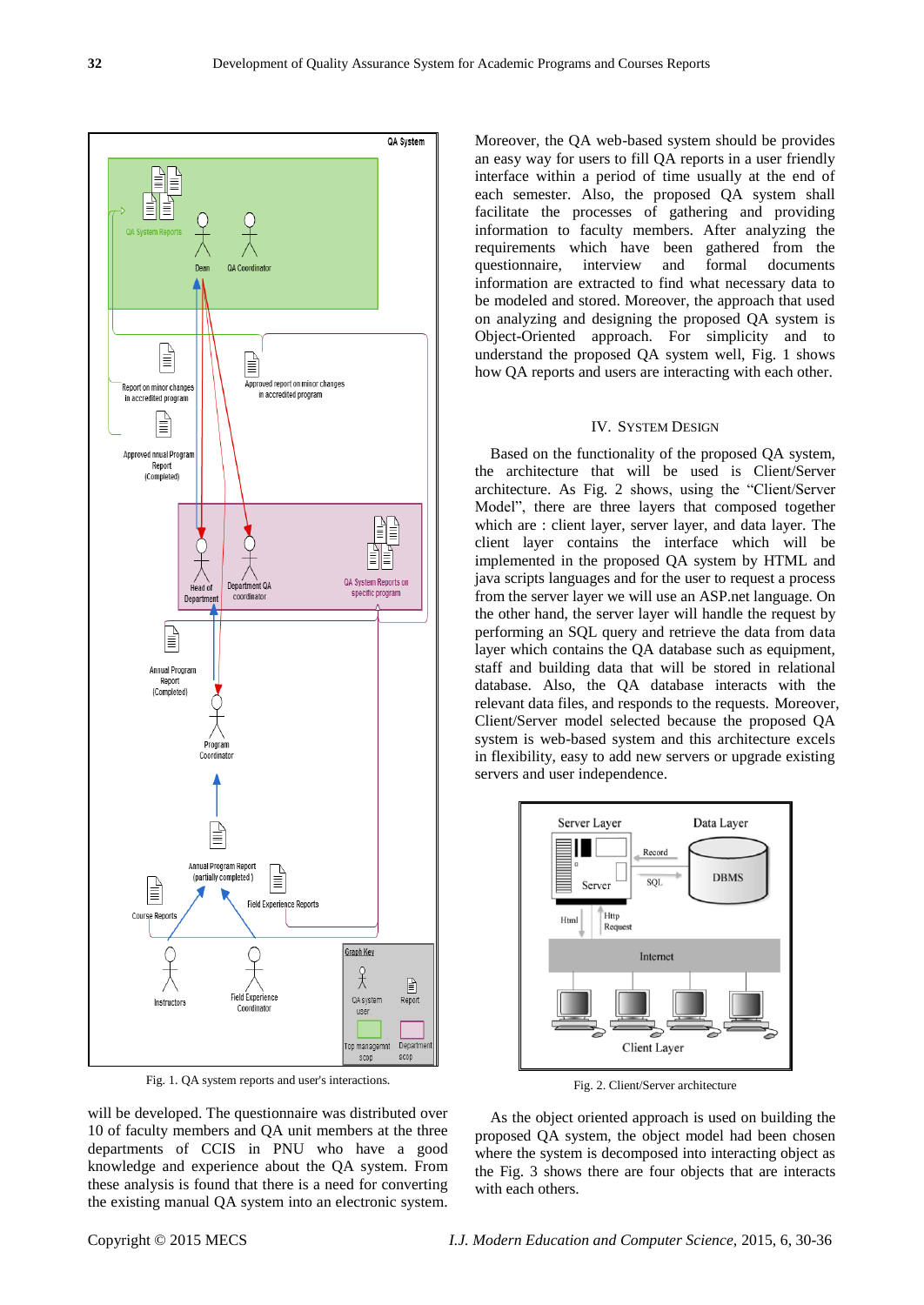Table 1. Proposed and Similar System Comparison

|                     | QA system                                                                                                                                                                                                                                                                                                             | <b>Quality Assurance</b><br>Checklist [11]                                                                                                                                                                                     | Quality<br>Assurance Unit<br>System [12]                                                                                                                                                                                                                                                                                                                                                                                                                         |
|---------------------|-----------------------------------------------------------------------------------------------------------------------------------------------------------------------------------------------------------------------------------------------------------------------------------------------------------------------|--------------------------------------------------------------------------------------------------------------------------------------------------------------------------------------------------------------------------------|------------------------------------------------------------------------------------------------------------------------------------------------------------------------------------------------------------------------------------------------------------------------------------------------------------------------------------------------------------------------------------------------------------------------------------------------------------------|
| Problem solved      | Facilitate filling<br>ОA<br>reports<br>forms, gathering<br>information and<br>generates results<br>and statistics<br>process<br>by<br>Replacing<br>the<br>paper-based QA<br>system into web-<br>based system.                                                                                                         | Quality assurance<br>checklist form for<br>evaluating<br>courses<br>used as assistance<br>with<br>the<br>development<br><sub>of</sub><br>online courses and<br>course materials.                                               | Monitoring<br>the<br>annual<br>performance<br>οf<br>education<br>processes<br>including<br>students'<br>performance using<br>web platform.                                                                                                                                                                                                                                                                                                                       |
| Domain<br>and users | Faculty members<br>of CCIS, PNU.                                                                                                                                                                                                                                                                                      | Faculty members of<br>Central of Michigan<br>University Global<br>Campus.                                                                                                                                                      | QA unit of Anglia<br>Ruskin<br>University.                                                                                                                                                                                                                                                                                                                                                                                                                       |
| Outputs             | Provides reports<br>forms<br>and<br>generates reports<br>and<br>statistics<br>based on users'<br>entry.                                                                                                                                                                                                               | Provides<br>an<br>evaluation forms for<br>online courses and<br>generates<br>reports<br>based on<br>users'<br>entry.                                                                                                           | Works as<br>a<br>of<br>subsystem<br>overall<br>QA<br>system in which<br>gather information<br>from other<br>QA<br>subsystems<br>and<br>extracts statistics.                                                                                                                                                                                                                                                                                                      |
| Features            | Email<br>notification when<br>for<br>the<br>time<br>submitting<br>reports is come.<br>- Using popular<br>social networks<br>(Face<br>book,<br>Twitter)<br>for<br>publishing their<br>news.<br>Compatibility<br>ä.<br>with<br>different<br>internet<br>browsers.<br>provides<br>statistics<br>in<br>different formats. | Using popular<br>social networks<br>book,<br>(Face<br>Twitter)<br>for<br>publishing their<br>news.<br>They provide<br>÷.<br>FAQ (Frequently<br>Asked Questions).<br>- Compatibility with<br>different<br>internet<br>browsers. | - Integration with<br>quality<br>other<br>assurance<br>subsystems<br>such<br>Student<br>as<br>Experience<br>Survey (SES).<br>- Export the<br>required data to<br>separate Excel<br>file.<br>- Help function is<br>provided through<br>documents<br>and<br>system<br>screenshots<br>that<br>explain step<br>by<br>step how to use<br>system.<br>- Ability to query<br>data from many<br>dimensions<br>such<br>as by course, level<br>selected<br>and<br>sections. |
| Limitation          | - Initially, system<br>will be for the<br>quality assurance<br>academic<br>of<br>and<br>programs<br>courses in CCIS,<br>PNU only.                                                                                                                                                                                     | Built<br>for<br>university<br>online<br>courses only.                                                                                                                                                                          | <b>Statistics</b><br>are<br>provided only in<br>forms of tables.                                                                                                                                                                                                                                                                                                                                                                                                 |



Fig. 3. Object Decomposition for QA System

## V. SYSTEM IMPLEMENTATION AND TESTING

#### *A. Implementation*

The only hardware requirement needed to operate QA system is the PC machine and optionally printer to print system reports and scanner to attach documents if it's necessary. Besides the hosting site, the system programmed using HTML, ASP.net, C#, CSS, SQL, and JAVA SCRIPT using Microsoft web Developer and MS SQL Server. On the other hand, the user interface of the proposed QA system was designed to accomplish two main design principles; simplicity, and usability Fig. 4 reveals the home page of QA system when user log in to the system, after user logged into the system a dashboard will be appeared which contains a menu help in navigating system and reaches all of its features such as filling report forms, view, manages courses and users, view generated results of reports and statistics.

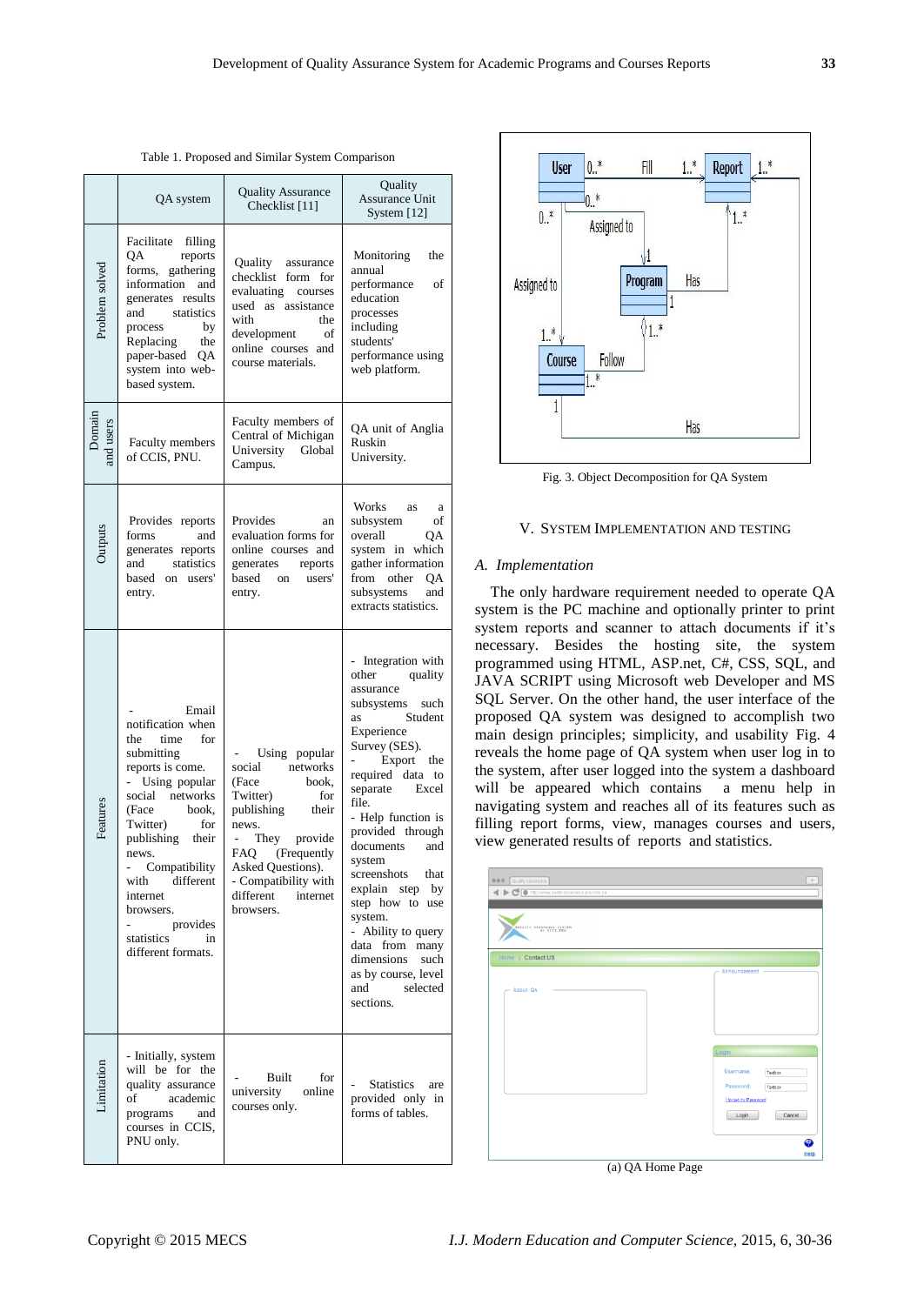Г

| Quality Assurance<br>000<br>A C Ohttp://www.qualityassurance.pnu.edu.sa |                                      |                      | $\ddot{\gamma}$ |
|-------------------------------------------------------------------------|--------------------------------------|----------------------|-----------------|
| QUALITY ASSURANCE SYSTEM                                                |                                      | Home                 | .coout          |
| select what you would like to do:                                       |                                      |                      |                 |
| <b>Users</b>                                                            | <b>Reports and Statistics</b>        | Personal Information | တု              |
|                                                                         | (b) College QA Coordinator Main Page |                      | Help            |



|                                    | QUALITY ASSURANCE SYSTEM                                                 | Welcome back Reem Abdullatife ! | you logged in as College QA Coordinator.<br>Home Profile Logost |
|------------------------------------|--------------------------------------------------------------------------|---------------------------------|-----------------------------------------------------------------|
| Users                              |                                                                          |                                 |                                                                 |
| Add Users                          |                                                                          |                                 |                                                                 |
| View Users Information             |                                                                          |                                 |                                                                 |
| Notify Users                       | Welcome to the QACCIS control panel, please select one of the following: |                                 |                                                                 |
| Countri                            |                                                                          |                                 |                                                                 |
| Add Course                         |                                                                          |                                 |                                                                 |
| View Course Information            |                                                                          |                                 |                                                                 |
| Assign Courses to<br>Instructors   |                                                                          |                                 |                                                                 |
| Users<br>Courses<br><b>Reports</b> |                                                                          | <b>Reports</b>                  |                                                                 |
| Reports and Incoming<br>Reports.   |                                                                          |                                 |                                                                 |
| Reports' Statistics                |                                                                          |                                 |                                                                 |
|                                    |                                                                          |                                 |                                                                 |

(e) Home Page of College QA Coordinator (Administrator).

| <b>Programs and Courses</b><br><b>Reports</b> | QUALITY ASSURANCE SYSTEM                                                                                                                                             |                     | Welcome back Areej Al-Assaf 1<br>you logged in as Instructor.<br>Home Profile Logout |
|-----------------------------------------------|----------------------------------------------------------------------------------------------------------------------------------------------------------------------|---------------------|--------------------------------------------------------------------------------------|
|                                               | QUALITY ASSURANCE SYSTEM<br><b>Course Report</b><br>InstructorsName: Areej Al-Assaf.<br>Information Systems.<br><b>Department:</b><br>Course Code:<br><b>ARAB101</b> |                     |                                                                                      |
|                                               | Course Name:<br><b>Arabic Composition</b><br>Level:<br>٠<br>Year:<br>2013<br>All copyrights recived for QA team at CCI3JPNU 2013 for QA team at CCI3JPNU 2013        | Next Cancel<br>Holy | <b>Contact Us</b>                                                                    |

(f) Reports Form.



Fig. 4. Main QA System Screens

# *B. Testing*

The testing strategy that had been used in QA system is seeking for meeting its desired specifications and other requirements. Furthermore, the testing scope will cover

(d) QA Main Page Displaying Log In Form.

User Name: Password

<sup>[]</sup> Remember me next time.

I forgot my password

 $\log\ln$ 

Graduating from a qulifi-

and accredited program

opens doors to careers

ad the world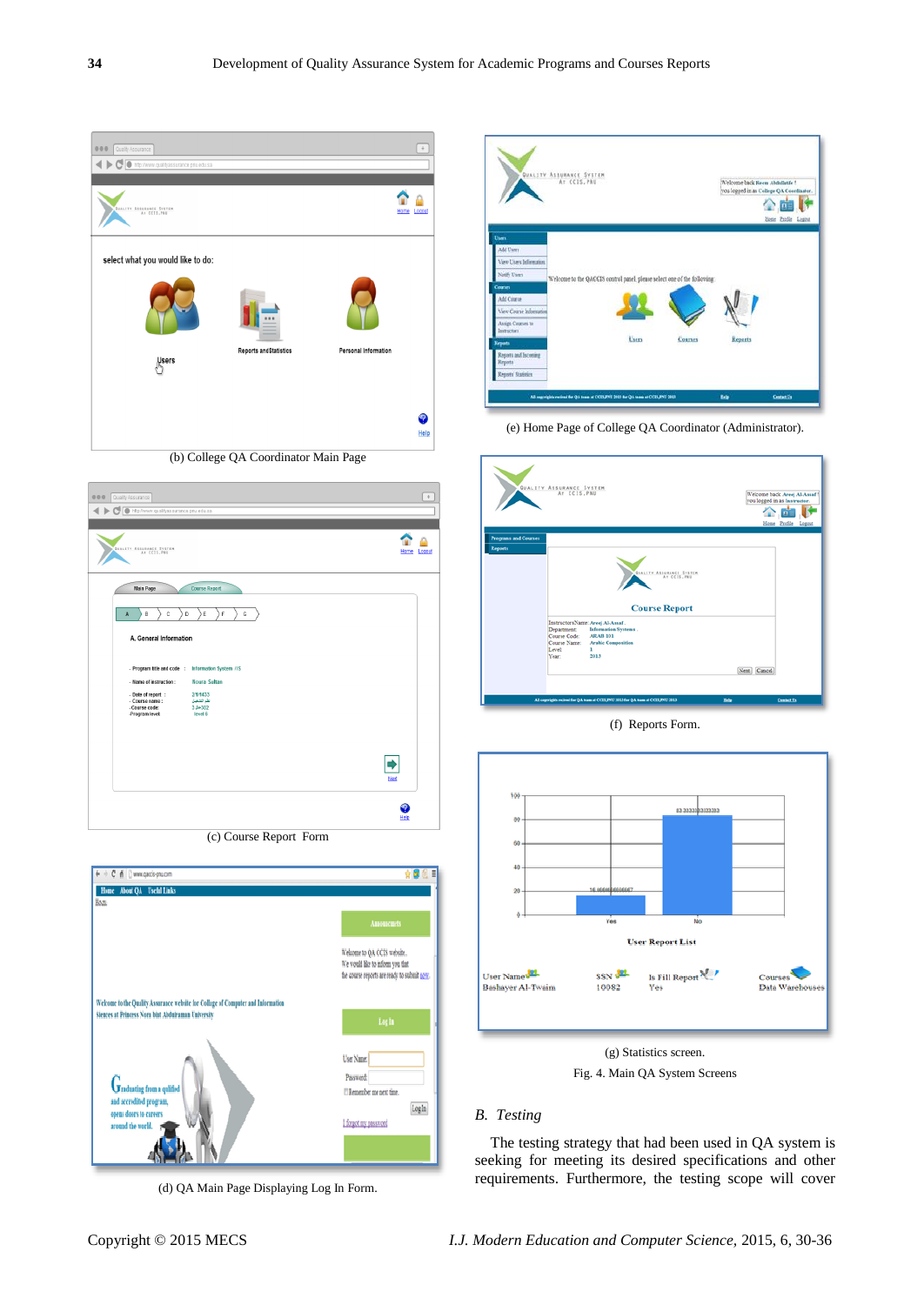the main features provided by the QA system to the user. In brief, testing strategy starts by conducting unit testing on every single function. After testing each function as it is scheduled and shown in Table 2, testing moved forward linking the pages together one by one and put system function all together performing integration testing. Finally, performance and acceptance testing are performed to determine whether or not a QA system satisfies its acceptance criteria.

Test results that preformed to the QA system achieves all the requirements mentioned in advance and all the desired goals. The QA system satisfies users by saving users time and effort. In addition, it allows the user to view the programs and It's levels, and views each course for that level with the possibility of filling and sending reports with simple interfaces.

QA System is able to perform the main functions provided by fully. Moreover, reports workflow runs in an integrated manner from the moment of fill to receive the other party and the Display the results of statistics.QA system will generate results and statistics from these reports completed for those responsible for decisionmaking in college. A system will be capable of being changed throughout its life. Also, the system can be modified to adapt to different devices and platforms because of its compatibility and flexibility.

## VI. CONCLUSION

The quality assurance has become an increasingly important factor in higher education. In addition, it is important to the institutions to meet the quality assurance standards to be recognized by government and reaches the global accreditation. In conclusion, this project has achieved some features and functionalities that the QA system provides. The QA system is established to deliver better services of quality program to College of Computer and Information Sciences (CCIS), in terms of developing and replacing the existing QA system into web-based system. QA system provides processes that will save users' time and efforts. Furthermore, QA system requires from users to enter and fill their own reports, and then it will generate the results and statistics from these completed reports for those responsible for making decisions in the college. QA system will help to measure the quality of educational programs and make an educational environment effective and an efficient based on quality assurance standards adopted.

# ACKNOWLEDGMENT

The authors would like to thank all the participants involved into QA system development at CCIS, PNU especially to Arwa Al-Sa'ad, Amal AlRoshood, Randah AlQahtani and Sabreen AlDossari.

Table 2. Features to be Tested

| Feature                                 | Description                                                                                                           |
|-----------------------------------------|-----------------------------------------------------------------------------------------------------------------------|
| Log<br>In/logout.                       | Test functionality of log in and logout features<br>which are allowed for authenticated system<br>users.              |
| Password<br>Recovery.                   | Test functionality of recover password feature<br>which is enable user to get new password<br>when he/she forget.     |
| Add User.                               | Test functionality of add user feature which is<br>enable admin to add new users to QA System.                        |
| Add Course.                             | Test functionality of add course feature which<br>is enable admin to add new course to QA<br>System.                  |
| Assign<br>course                        | Test functionality of assign course to<br>Instructor feature which is enable admin to                                 |
| Instructor.                             | assign course to specific Instructor.                                                                                 |
| Notify User.                            | Test functionality of notify user feature which<br>is enable admin to notify user by email.                           |
| Update                                  | Test functionality of update Personal                                                                                 |
| Personal                                | Information feature which is enable user to                                                                           |
| Information.                            | edit her/his own information.                                                                                         |
| View                                    | Test functionality of view programs and                                                                               |
| Programs and                            | courses feature which is enable user view                                                                             |
| Courses.                                | course information.                                                                                                   |
| Fill and<br>Submit<br>Course<br>Report. | Test functionality fill course report feature<br>which is enable introducer to send report to<br>program coordinator. |
| Approve And                             | Test functionality of approve or reject feature                                                                       |
| Disapprove                              | which is enable dean to select status of                                                                              |
| Report.                                 | incoming reports.                                                                                                     |
| View                                    | Test functionality view report's statistics                                                                           |
| Report's                                | which is enable admin to view results of                                                                              |
| Statistics.                             | incoming reports.                                                                                                     |

#### **REFERENCES**

- [1] Mirjana Kocaleva, Igor Stojanovic and Zoran Zdravev, " Model of e-Learning Acceptance and Use for Teaching Staff in Higher Education Institutions", Copyright © 2015 MECS *I.J. Modern Education and Computer Science,*  2015, 4, 23-31. http://www.mecs-press.org/
- [2] Mei Yean ONG, Balakrishnan Muniandy, Saw Lan ONG, Keow Ngang TANG, Kia Kien PHUA, "Comparing the Acceptance of Key Performance Indicators Management Systems on Perceived Usefulness and Perceived Ease of Use in a Higher Education Institution in Malaysia", *I.J.Modern Education and Computer Science*, 2012, 10, 9- 16. http://www.mecs-press.org
- [3] Allah Nawaz, Muhammad Zubair Khan, "Issues of Technical Support for e-Learning Systems in Higher Education Institutions", *I.J.Modern Education and Computer Science,* 2012, 2, 38-44. http://www.mecspress.org/
- [4] British Standards Institution BIS, 2012. BSI Standards. [online]. Available at: <http://www.bsigroup.com/ > [Accessed 13 January 2013].
- [5] Liu Zhiqin, Fei Jianguo, Wang Fang and Deng Xin, " Study on Higher Education Service Quality Based on Student Perception", *I.J. Education and Management Engineering* 2012, 4, 22-27 . http://www.mecs-press.net
- [6] Dawson, P., & Palmer, G. (1995). "Quality management". Australia: Longman.
- [7] The National Organization for Assessment and Accreditation, 2010. Organization Publication.[Online]. Available at: [<http://www.ncaaa.org.sa/english/](http://www.ncaaa.org.sa/english/%20astandardfront.aspx)  [astandardfront.aspx](http://www.ncaaa.org.sa/english/%20astandardfront.aspx) > [Accessed 27 November 2012].